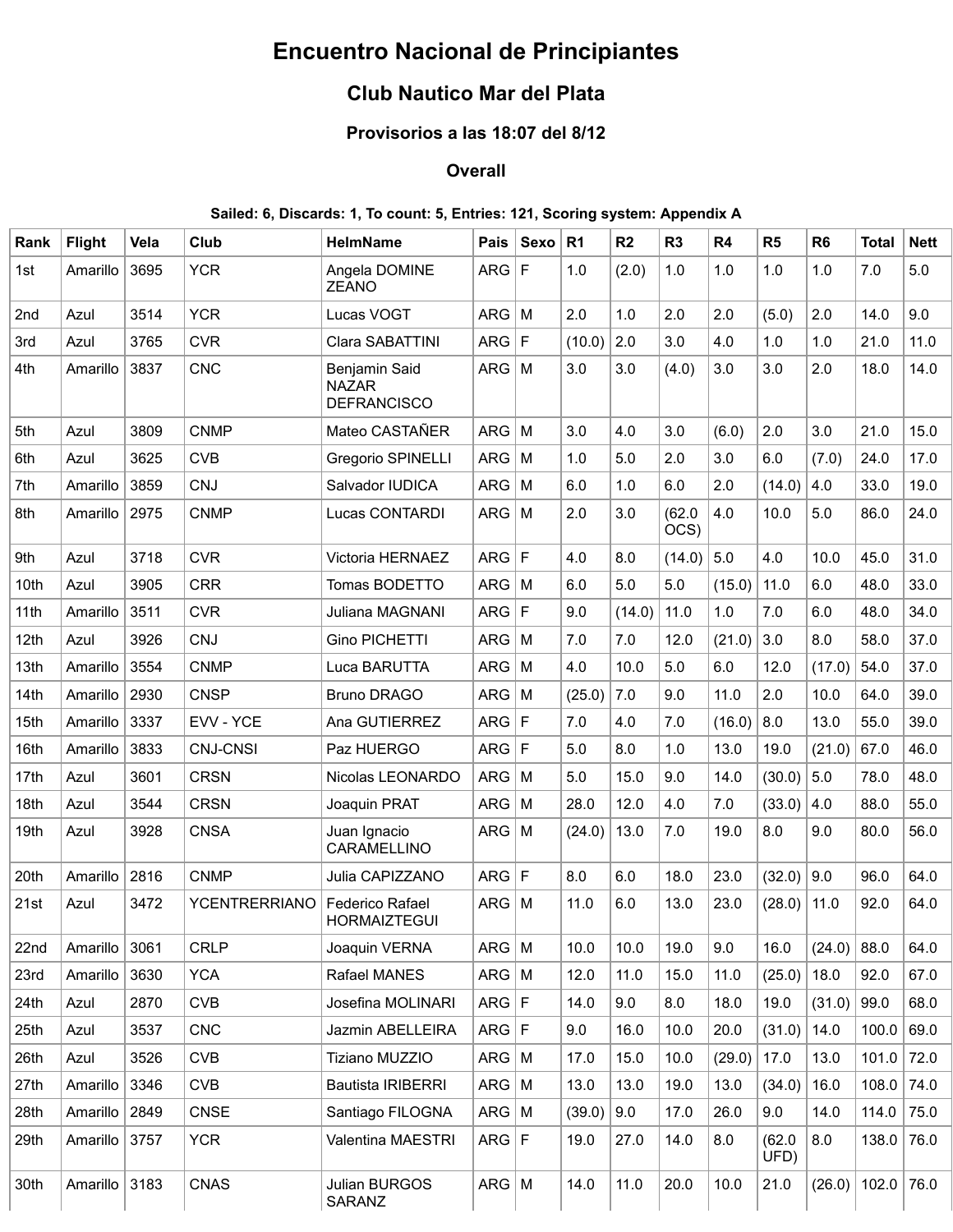| 31st | Amarillo | 3464  | <b>CVR</b>           | Dante PIERSON                         | ARG          | M           | 31.0          | 17.0           | 12.0               | 12.0           | 5.0            | (45.0) | 122.0 | 77.0          |
|------|----------|-------|----------------------|---------------------------------------|--------------|-------------|---------------|----------------|--------------------|----------------|----------------|--------|-------|---------------|
| 32nd | Azul     | 3683  | <b>CVR</b>           | Sofia LUJAMBIO                        | ARG          | F           | 20.0          | 16.0           | 25.0               | 9.0            | 10.0           | (29.0) | 109.0 | 80.0          |
| 33rd | Azul     | 3121  | <b>CRLP</b>          | Nicolas Uriel CANALI                  | ARG          | M           | (29.0)        | 12.0           | 8.0                | 14.0           | 26.0           | 28.0   | 117.0 | 88.0          |
| 34th | Amarillo | 3416  | <b>BARRANCAS</b>     | Pipo GIROUD                           | <b>ARG</b>   | M           | 23.0          | (29.0)         | 25.0               | 27.0           | 11.0           | 3.0    | 118.0 | 89.0          |
| 35th | Azul     | 3597  | <b>CRSN</b>          | Lazaro ANDRIN                         | ARG          | M           | 12.0          | 33.0           | 6.0                | 25.0           | (62.0)<br>RET) | 15.0   | 153.0 | 91.0          |
| 36th | Amarillo | 3626  | <b>CRSN</b>          | Francisco<br><b>LAUREIRO</b>          | ARG          | M           | (38.0)        | 31.0           | 22.0               | 19.0           | 15.0           | 7.0    | 132.0 | 94.0          |
| 37th | Azul     | 3573  | <b>CRLP</b>          | Giuliana CATANIA                      | ARG          | F           | 20.0          | 17.0           | 22.0               | (31.0)         | 24.0           | 12.0   | 126.0 | 95.0          |
| 38th | Azul     | 3646  | <b>CNSE</b>          | Maria Agustina<br><b>SCHERZER</b>     | ARG          | F           | 19.0          | 29.0           | (56.0)             | 8.0            | 18.0           | 22.0   | 152.0 | 96.0          |
| 39th | Azul     | 3681  | <b>CNMP</b>          | Francisco RACIOPPI                    | ARG          | M           | 22.0          | 19.0           | 18.0               | (32.0)         | 12.0           | 25.0   | 128.0 | 96.0          |
| 40th | Amarillo | 3816  | <b>CNMP</b>          | Antonia MOSQUERA                      | ARG          | F           | 22.0          | 14.0           | 27.0               | 12.0           | (62.0)<br>UFD) | 22.0   | 159.0 | 97.0          |
| 41st | Azul     | 3553  | <b>CNN</b>           | Ingrid STANKIEVICH                    | ARG F        |             | (28.0)        | 18.0           | 23.0               | 15.0           | 20.0           | 21.0   | 125.0 | 97.0          |
| 42nd | Amarillo | 3562  | <b>CUBA</b>          | <b>Felix BALLESTRIN</b>               | ARG          | M           | 15.0          | 23.0           | 21.0               | 17.0           | 24.0           | (35.0) | 135.0 | 100.0         |
| 43rd | Amarillo | 19631 | <b>CNJ</b>           | Pierina DI<br><b>MASTROGIROLAMO</b>   | ARG          | F           | (30.0)        | 20.0           | 20.0               | 20.0           | 17.0           | 27.0   | 134.0 | 104.0         |
| 44th | Azul     | 3046  | <b>CNBB</b>          | <b>Guadalupe FRERS</b><br>CAMBI       | ARG          | F           | 13.0          | 24.0           | 17.0               | 21.0           | 32.0           | (33.0) | 140.0 | 107.0         |
| 45th | Azul     | 3568  | <b>RRC</b>           | Delfina GAISCHUK<br><b>OCAMPO</b>     | ARG          | F           | 16.0          | 38.0           | 11.0               | (62.0)<br>OCS) | 25.0           | 18.0   | 170.0 | 108.0         |
| 46th | Azul     | 3586  | <b>CNMP</b>          | Paz MAGLIERI                          | ARG F        |             | 16.0          | (62.0)<br>DNC) | 62.0<br><b>OCS</b> | 5.0            | 9.0            | 17.0   | 171.0 | 109.0         |
| 47th | Amarillo | 3087  | <b>CRCH</b>          | Angelina BIDONDO                      | ARG F        |             | 11.0          | 24.0           | 26.0               | (36.0)         | 20.0           | 31.0   | 148.0 | 112.0         |
| 48th | Azul     | 3462  | CNSAVELLANEDA        | Felipe SERRANO                        | ARG          | M           | 32.0          | 18.0           | (37.0)             | 30.0           | 13.0           | 19.0   | 149.0 | 112.0         |
| 49th | Azul     | 3893  | <b>YCA</b>           | Delfina Maria COTS                    | ARG          | $\mathsf F$ | (46.0)        | 40.0           | 16.0               | 18.0           | 15.0           | 27.0   | 162.0 | 116.0         |
| 50th | Azul     | 3811  | <b>YCCN</b>          | <b>Agustin PAULS</b>                  | ARG          | M           | 21.0          | 27.0           | 13.0               | 34.0           | (37.0)         | 24.0   | 156.0 | 119.0         |
| 51st | Azul     | 2691  | <b>CNMP</b>          | Nahuel MOLINA<br><b>UBILLA</b>        | $ARG$ M      |             | $(38.0)$ 21.0 |                | 31.0               | 24.0           | 27.0           | 16.0   | 157.0 | 119.0         |
| 52nd | Amarillo | 3790  | <b>CRLP</b>          | Conrado FORTES                        | $ARG$ M      |             | 48.0          | (49.0)         | 15.0               | 16.0           | 18.0           | 23.0   | 169.0 | 120.0         |
| 53rd | Amarillo | 3291  | <b>CNSP</b>          | Catalina GOMEZ                        | ARG F        |             | (34.0)        | 26.0           | 23.0               | 32.0           | 22.0           | 19.0   | 156.0 | 122.0         |
| 54th | Azul     | 3533  | <b>CUBA</b>          | Ma Clara LOPEZ<br>TILLI               | ARG F        |             | 26.0          | 34.0           | (37.0)             | 22.0           | 7.0            | 35.0   | 161.0 | 124.0         |
| 55th | Amarillo | 2982  | <b>CRSN</b>          | Joaquin CARRETTO                      | $ARG \mid M$ |             | (36.0)        | 32.0           | 21.0               | 36.0           | 4.0            | 33.0   | 162.0 | 126.0         |
| 56th | Amarillo | 3865  | <b>CUBA</b>          | Santiago Andres<br><b>VIALE PONZO</b> | $ARG \mid M$ |             | 29.0          | 41.0           | (44.0)             | 7.0            | 23.0           | 29.0   | 173.0 | 129.0         |
| 57th | Amarillo | 3441  | <b>YCA</b>           | Ivan JOVANOVICH                       | $ARG$ M      |             | 31.0          | (38.0)         | 28.0               | 29.0           | 6.0            | 37.0   | 169.0 | 131.0         |
| 58th | Azul     | 13773 | <b>YCENTRERRIANO</b> | Justina DEL PAZO                      | ARG F        |             | (37.0)        | 23.0           | 36.0               | 33.0           | 14.0           | 26.0   | 169.0 | 132.0         |
| 59th | Amarillo | 3631  | <b>CNJ-CNSI</b>      | Sara HUERGO                           | ARG F        |             | 40.0          | 20.0           | (59.0)             | 33.0           | 26.0           | 15.0   | 193.0 | 134.0         |
| 60th | Amarillo | 3705  | <b>YCA</b>           | Mateo<br><b>BUSTAMANTE</b>            | $ARG$ M      |             | 25.0          | 30.0           | (43.0)             | 22.0           | 31.0           | 28.0   | 179.0 | 136.0         |
| 61st | Azul     | 2991  | <b>CNTFCS</b>        | Lourdes SANTOS<br><b>MUÑOZ</b>        | ARG F        |             | 34.0          | 26.0           | 32.0               | 17.0           | 29.0           | (36.0) | 174.0 | 138.0         |
| 62nd | Amarillo | 3324  | EVV-YCE              | Isabella DOMATO                       | ARG F        |             | (52.0)        | 32.0           | 30.0               | 25.0           | 40.0           | 12.0   | 191.0 | 139.0         |
| 63rd | Amarillo | 3307  | <b>YCCN</b>          | Santiago GRANDI<br><b>FELICIOLI</b>   | $ARG$ M      |             | 15.0          | 22.0           | (38.0)             | 37.0           | 29.0           | 36.0   | 177.0 | 139.0         |
| 64th | Azul     | 3001  | <b>CRLP</b>          | Mateo BADORREY                        | $ARG \mid M$ |             | 18.0          | 36.0           | 27.0               | 26.0           | (41.0)         | 34.0   |       | 182.0   141.0 |
|      |          |       |                      |                                       |              |             |               |                |                    |                |                |        |       |               |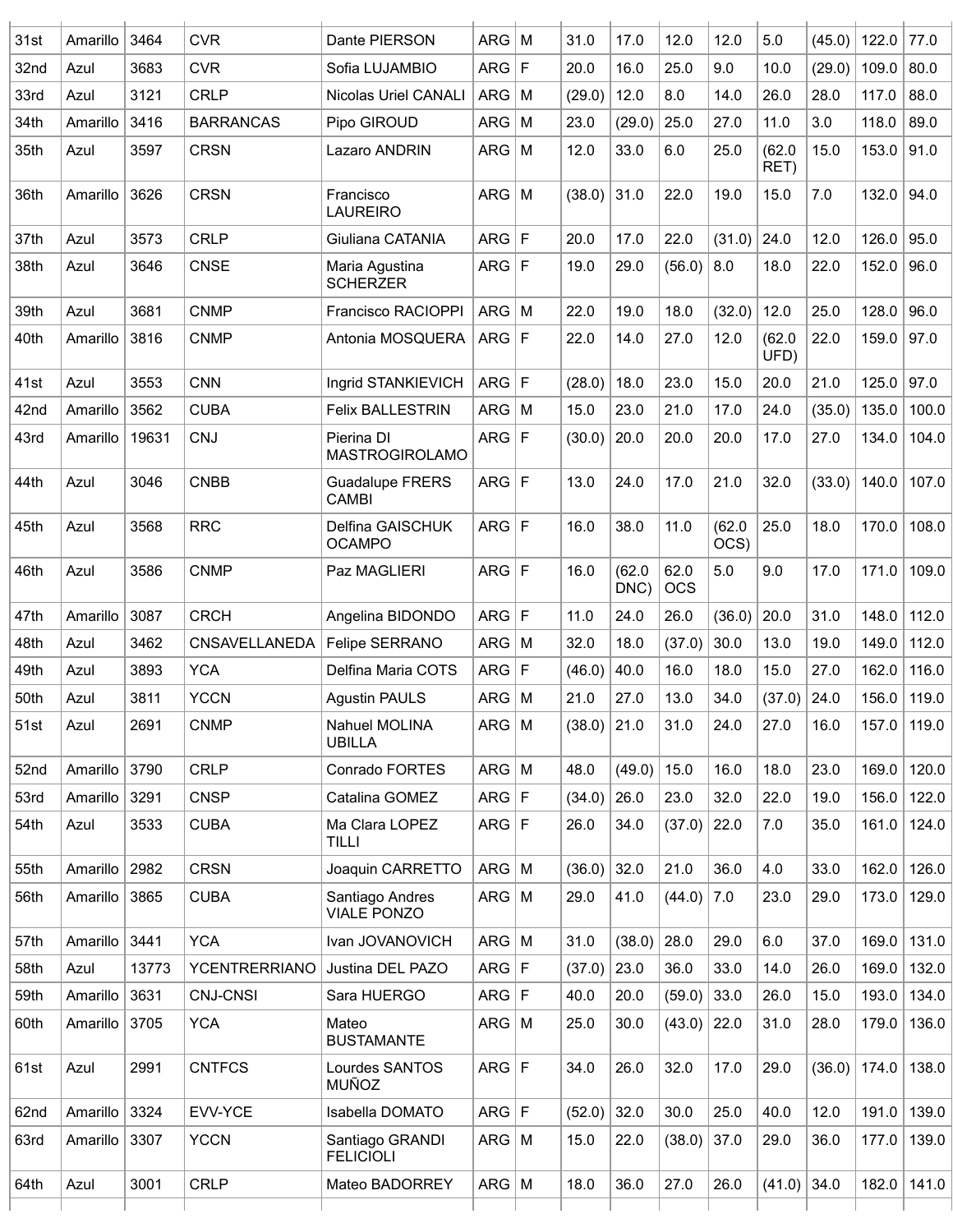| 65th | Amarillo | 3560   | <b>BARRANCAS</b>     | Lucas RESTAINO                                | $ARG \mid M$ |              | 18.0           | 37.0               | 16.0           | 10.0               | (62.0)<br>OCS)     | 62.0<br><b>OCS</b> | 205.0 | 143.0         |
|------|----------|--------|----------------------|-----------------------------------------------|--------------|--------------|----------------|--------------------|----------------|--------------------|--------------------|--------------------|-------|---------------|
| 66th | Amarillo | 3882   | <b>YCR</b>           | Octavio BOZ                                   | ARG          | M            | 27.0           | 37.0               | 24.0           | 28.0               | (42.0)             | 30.0               | 188.0 | 146.0         |
| 67th | Amarillo | 3869   | <b>CUBA</b>          | <b>Ines ANTONI</b>                            | ARG          | F            | 26.0           | (42.0)             | 33.0           | 24.0               | 28.0               | 42.0               | 195.0 | 153.0         |
| 68th | Amarillo | 3935   | <b>CNSA</b>          | Gino PROVENZANO                               | ARG          | M            | 35.0           | 35.0               | (42.0)         | 30.0               | 36.0               | 20.0               | 198.0 | 156.0         |
| 69th | Azul     | 3815   | <b>YCCN</b>          | Javier RUA RETA                               | ARG          | M            | 21.0           | 28.0               | (50.0)         | 46.0               | 43.0               | 20.0               | 208.0 | 158.0         |
| 70th | Azul     | 3771   | <b>CUBA</b>          | Joaquin LOPEZ TILLI                           | $ $ ARG $ $  | M            | 8.0            | 25.0               | 51.0           | 39.0               | (62.0)<br>OCS)     | 37.0               | 222.0 | 160.0         |
| 71st | Amarillo | 3131   | <b>YCA</b>           | Juana PUSSO                                   | ARG          | $\mathsf{F}$ | 32.0           | 34.0               | (42.0)         | 35.0               | 37.0               | 25.0               | 205.0 | 163.0         |
| 72nd | Azul     | 2663   | <b>CRCH</b>          | Martina Elena<br><b>PEROTTI</b>               | ARG          | F            | 37.0           | 25.0               | 24.0           | 39.0               | (42.0)             | 42.0               | 209.0 | 167.0         |
| 73rd | Amarillo | 3868   | <b>CUBA</b>          | Rafael ANTONI                                 | ARG          | M            | 33.0           | 30.0               | 35.0           | 37.0               | (62.0)<br>DNC)     | 32.0               | 229.0 | 167.0         |
| 74th | Azul     | 3542   | <b>CRLP</b>          | Clara Matilde<br><b>GONZALEZ</b>              | ARG          | $\mathsf{F}$ | 39.0           | 43.0               | 38.0           | (62.0)<br>OCS)     | 16.0               | 32.0               | 230.0 | 168.0         |
| 75th | Azul     | 3345   | <b>YCR</b>           | Lorenzo DIAZ<br><b>CUERDO</b>                 | ARG          | M            | 24.0           | 21.0               | (62.0)<br>DNC) | 62.0<br><b>DNC</b> | 35.0               | 30.0               | 234.0 | 172.0         |
| 76th | Azul     | 1298   | <b>CRSN</b>          | Dante MAGGI                                   | ARG          | M            | 35.0           | 22.0               | 31.0           | 42.0               | (51.0)             | 45.0               | 226.0 | 175.0         |
| 77th | Azul     | 3793   | <b>CRSN</b>          | Juan Martin PRAT                              | ARG          | M            | 27.0           | 39.0               | 47.0           | (62.0)<br>DNC)     | 47.0               | 23.0               | 245.0 | 183.0         |
| 78th | Azul     | 147505 | <b>EVV</b>           | Victoria Susana<br><b>ATENCIO</b>             | ARG F        |              | (43.0)         | 36.0               | 28.0           | 43.0               | 38.0               | 39.0               | 227.0 | 184.0         |
| 79th | Amarillo | 3881   | <b>CUBA</b>          | Ana CONSTANTIN                                | ARG F        |              | 40.0           | 35.0               | 29.0           | (45.0)             | 41.0               | 41.0               | 231.0 | 186.0         |
| 80th | Azul     | 3146   | <b>CNMP</b>          | Santiago DE LA<br>CANALE                      | ARG          | M            | (62.0)<br>DNC) | 62.0<br><b>DNC</b> | 32.0           | 31.0               | 23.0               | 40.0               | 250.0 | 188.0         |
| 81st | Azul     | 3519   | <b>CNBB</b>          | Dina MARCUCCI                                 | ARG          | $\mathsf F$  | 44.0           | 33.0               | 36.0           | 27.0               | (48.0)             | 48.0               | 236.0 | 188.0         |
| 82nd | Amarillo | 3478   | <b>CUBA</b>          | Rafaela<br><b>STUPENENGO</b><br><b>PEFAUR</b> | ARG F        |              | 17.0           | 44.0               | 40.0           | (51.0)             | 50.0               | 38.0               | 240.0 | 189.0         |
| 83rd | Azul     | 3907   | <b>CNVC</b>          | Felipe PASSARELLI                             | ARG          | M            | 41.0           | 47.0               | 34.0           | 28.0               | 39.0               | (52.0)             | 241.0 | 189.0         |
| 84th | Amarillo | 3702   | <b>YCA</b>           | Sofia<br><b>GUAGLIANONE</b>                   | ARG F        |              | 30.0           | (47.0)             | 30.0           | 44.0               | 47.0               | 39.0               | 237.0 | 190.0         |
| 85th | Amarillo | 3173   | <b>YCSF</b>          | Maria Emilia BIELER                           | ARG F        |              | 42.0           | 44.0               | 34.0           | (51.0)             | 30.0               | 40.0               | 241.0 | 190.0         |
| 86th | Azul     | 3276   | <b>CNBB</b>          | <b>Agustin Gabriel</b><br><b>SANTOS</b>       | $ARG \mid M$ |              | 42.0           | 31.0               | 41.0           | (44.0)             | 34.0               | 43.0               | 235.0 | 191.0         |
| 87th | Amarillo | 2999   | <b>CNBB</b>          | Fausto RUSSO                                  | $ARG$ M      |              | (43.0)         | 40.0               | 40.0           | 42.0               | 35.0               | 34.0               | 234.0 | 191.0         |
| 88th | Amarillo | 8515   | <b>BARRANCAS</b>     | Manuel<br><b>CICHOWOLSKI</b>                  | $ARG$ M      |              | (62.0)<br>OCS) | 62.0<br><b>OCS</b> | 48.0           | 62.0<br><b>RET</b> | 13.0               | 11.0               | 258.0 | 196.0         |
| 89th | Azul     | 2756   | <b>YCENTRERRIANO</b> | Tomas BENEDETTO                               | $ARG$ M      |              | 45.0           | (46.0)             | 29.0           | 40.0               | 46.0               | 38.0               | 244.0 | 198.0         |
| 90th | Azul     | 2640   | <b>CUBA</b>          | Tomas GHIRIMOLDI<br><b>LAFITTE</b>            | $ARG$ M      |              | 47.0           | 48.0               | (62.0)<br>OCS) | 38.0               | 21.0               | 47.0               | 263.0 | 201.0         |
| 91st | Azul     | 2998   | <b>CPNLB</b>         | <b>Matias Nicolas</b><br><b>FERNANDEZ</b>     | $ARG \mid M$ |              | 36.0           | 19.0               | 26.0           | (62.0)<br>DNC)     | 62.0<br><b>DNC</b> | 62.0<br><b>DNC</b> | 267.0 | 205.0         |
| 92nd | Amarillo | 7155   | <b>CPNLB</b>         | Liam LUTTERAL                                 | $ARG$ M      |              | 44.0           | 39.0               | 35.0           | (46.0)             | 44.0               | 44.0               | 252.0 | 206.0         |
| 93rd | Azul     | 9      | <b>CNRT</b>          | Benjamin AROCENA                              | $ARG \mid M$ |              | 47.0           | 42.0               | 44.0           | 34.0               | 40.0               | (49.0)             | 256.0 | 207.0         |
| 94th | Azul     | 3609   | <b>CNMP</b>          | Ignacio RIVERA                                | $ARG \mid M$ |              | 49.0           | 45.0               | 41.0           | 40.0               | (50.0)             | 41.0               |       | 266.0 216.0   |
| 95th | Azul     | 344    | <b>CVB</b>           | Bianca DI MARTINO                             | ARG F        |              | (50.0)         | 41.0               | 45.0           | 48.0               | 36.0               | 50.0               | 270.0 | 220.0         |
| 96th | Amarillo | 3704   | <b>CNVC</b>          | Nicola DI MARZIO                              | $ARG \mid M$ |              | 48.0           | (62.0)<br>DNC)     | 39.0           | 41.0               | 43.0               | 49.0               | 282.0 | 220.0         |
| 97th | Amarillo | 3142   | <b>CNMP</b>          | Santiago DE LA                                | $ARG$ M      |              | 49.0           | 45.0               | 43.0           | 41.0               | 45.0               | (62.0)             |       | $285.0$ 223.0 |